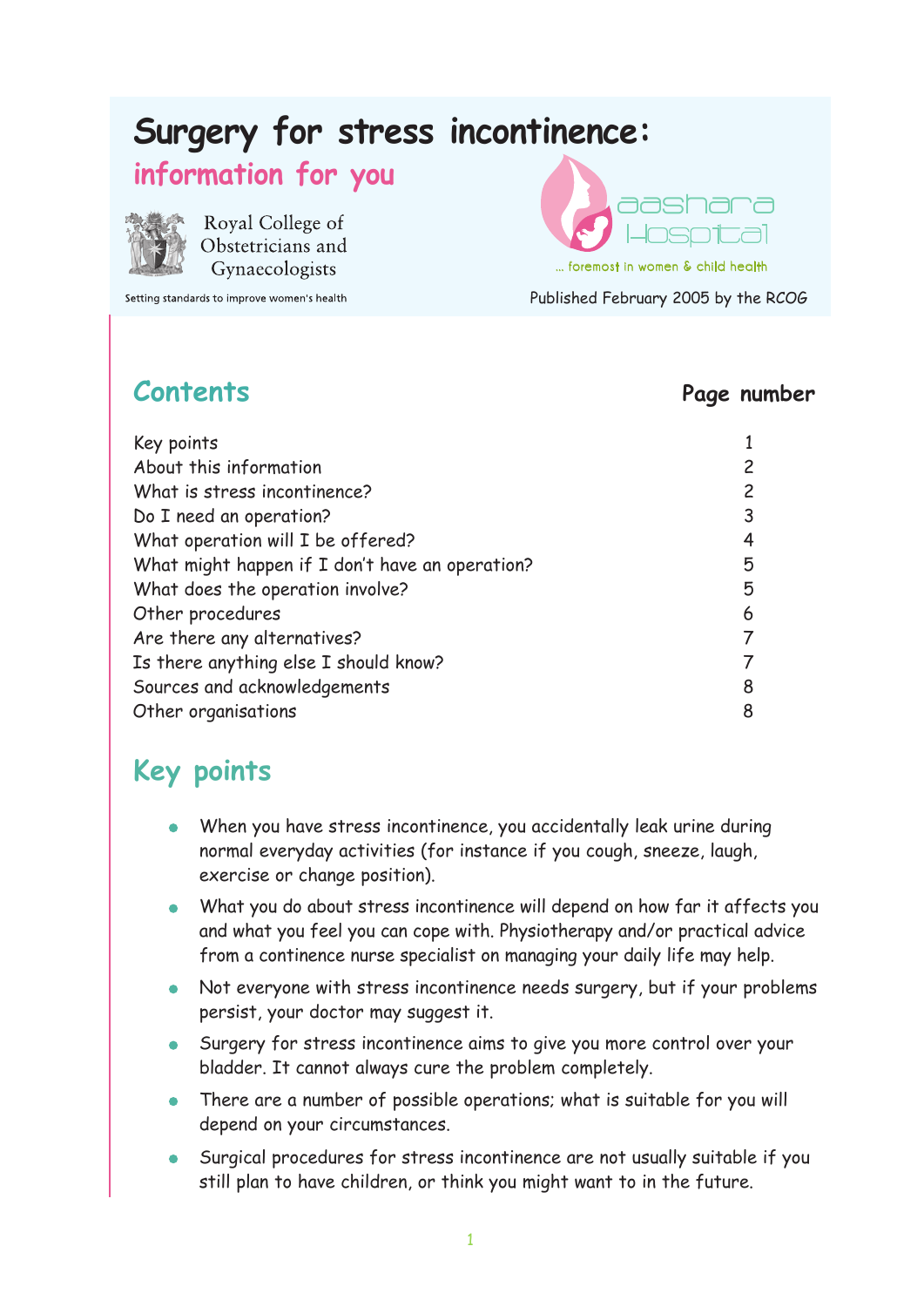

# **About this information**

This information is intended to help women who have stress incontinence and are considering whether to have surgical treatment for it. It is based on the Royal College of Obstetricians and Gynaecologists (RCOG) guideline **Surgical Treatment of Urodynamic Stress Incontinence** (published by the RCOG in October 2003).

It tells you:

- what stress incontinence is
- the recommendations the guideline makes for the UK about the most effective surgical treatments for stress incontinence.

It aims to help you and your health care team to make the best decisions about your care. It is not meant to replace advice from a doctor, nurse or continence adviser about your own situation. It does not look at treatments for stress incontinence that do not involve surgery.

 $\triangleright$  Some of the recommendations here may not apply to you; this could be because of some other illness you have, your general health, your wishes, or some or all of these things. If you think the treatment or care you get does not match what we describe here, talk about it with your doctor or with someone else in your healthcare team.

## **What is stress incontinence?**

The muscles of the pelvic floor (see diagram on page 3) support the bladder and usually help keep it closed or open as necessary. Stress incontinence usually happens when these muscles become weak. So when there is sudden extra pressure ('stress') on your bladder, it cannot stay closed as it should and some urine leaks out. This leakage happens during normal everyday activities, and most often when you cough, sneeze, laugh, exercise or change position. Whether you leak a small or large amount of urine, stress incontinence can be embarrassing and distressing.

Stress incontinence can be triggered by pregnancy, childbirth or the menopause. If the problem develops while you are pregnant or after you have a baby, it usually improves with time for most women. Sometimes it happens again later on and a few women may need to consider surgery.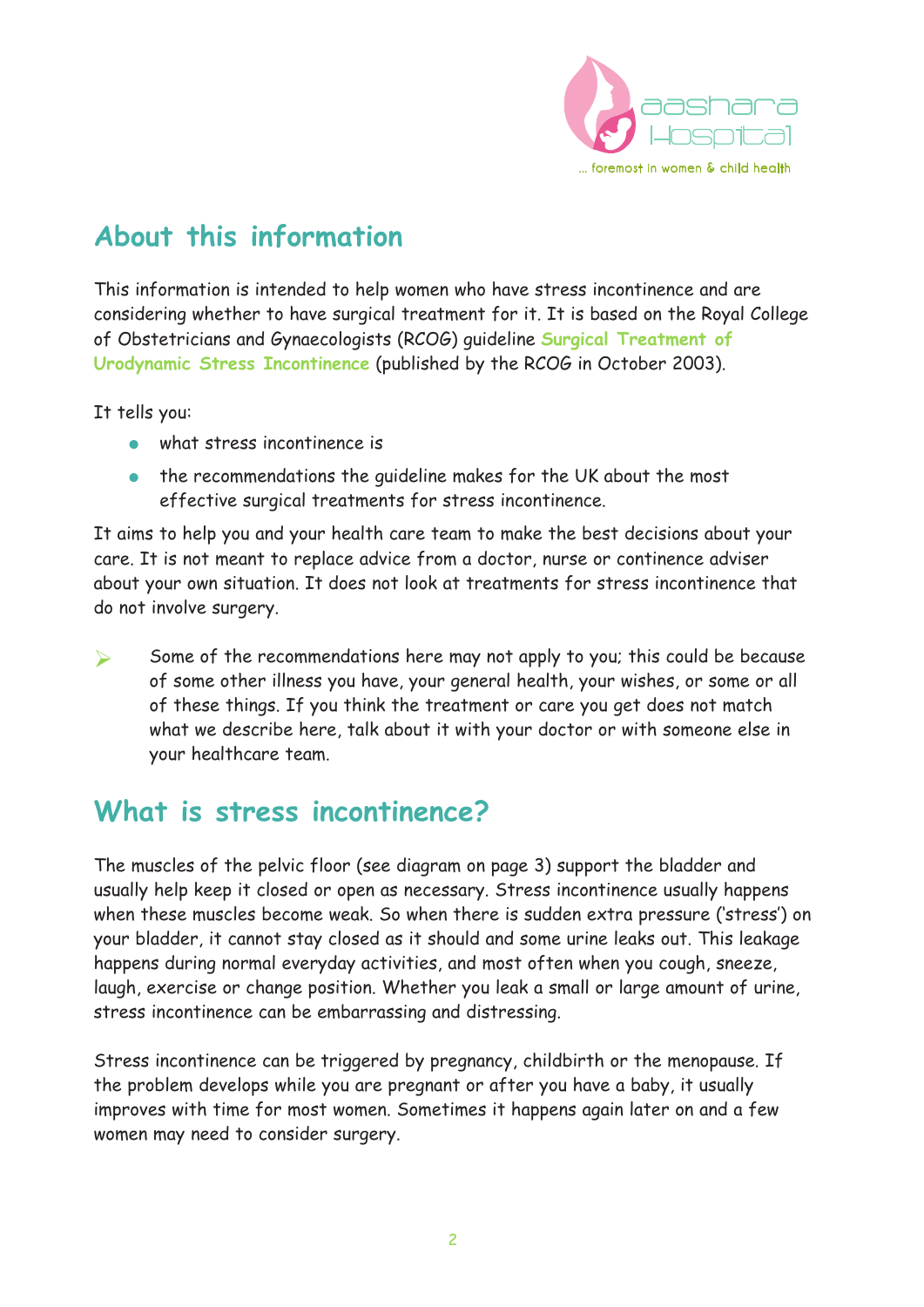



#### **Side view of a woman's bladder, pelvic floor muscles and nearby organs**

#### **Do I need an operation?**

Many treatments for stress incontinence do not involve surgery. Not everyone with stress incontinence needs an operation. Whether you choose to have surgery will depend on how far stress incontinence affects your daily life and what you feel you can cope with. You may want to consider surgical options if other things (such as exercises to help strengthen the muscles in the pelvic floor) have not helped.

Surgical procedures for stress incontinence are not usually suitable if you still plan to have children, or think you might want to in the future.

Your doctor or nurse should already have asked you about the problems you have been having. You may have had a urine test to check for infection. You may also have had special bladder tests (known as urodynamics).

You should already have had advice from your doctor or a continence nurse specialist about:

- adjusting your daily routines to help you cope better
- how you can help yourself by losing weight if you are overweight
- managing a chronic cough if you have one
- special physiotherapy exercises to make your pelvic floor muscles stronger and improve control of your bladder
- giving up smoking.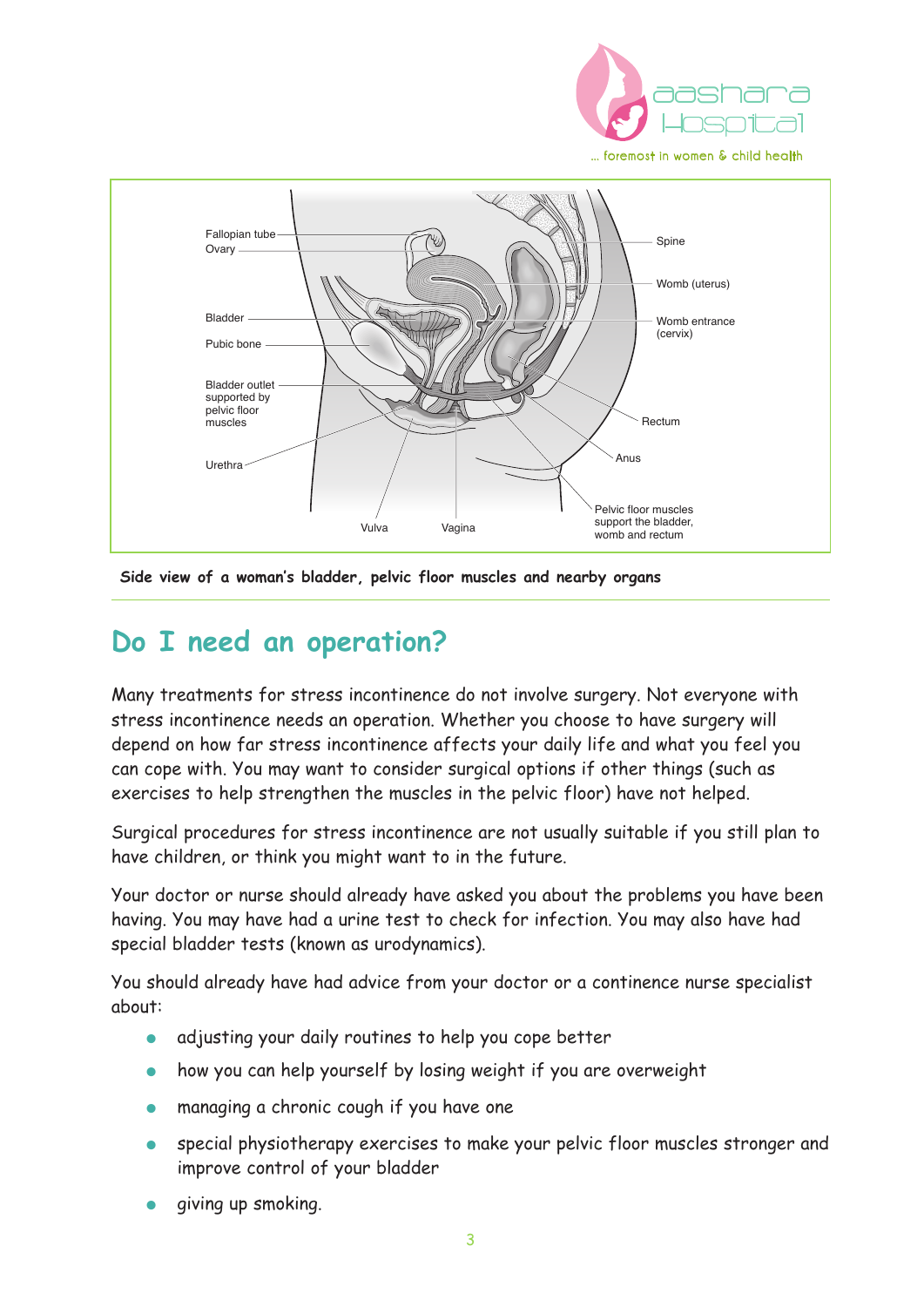

These things will also help to improve the results of surgery, if you have it.

If you have seen no improvement after doing pelvic floor exercises, your doctors may suggest you consider surgery. If you are offered the choice of surgery, it is up to you to decide if and when you should have it.

## **What operation will I be offered?**

Surgical procedures for stress incontinence aim to improve support for the muscles around the bladder entrance, in order to help the outlet (known as the urethra) to stay closed when it should and prevent it leaking.

No operation can be guaranteed to cure your stress incontinence, but most offer a good chance of making an improvement. The benefits of some last longer than others. The risk of developing extra problems (known as complications) also varies depending on the procedure.

You can find more information about the main operations used to help stress incontinence in the tables on the following pages. They are:

- **•** Burch colposuspension
- **•** Tension-free vaginal tape (TVT).

You can also find out about procedures that are used less often. They are:

- **Bulking agents**
- Sling procedures
- Artificial sphincters
- **•** Anterior vaginal repair.

Your surgeon may offer you a choice of one or two methods, depending on your circumstances and his or her own expertise. He or she will take into account such things as your general health, age, weight and previous operations and should explain the reasons for recommending a particular operation to you. Some operations are very specialised and are only offered in special centres.

If your surgeon is not able to offer the operation that best meets your individual needs, you may be able to find another who can. You should discuss this with your GP.

With some operations you may need to have a temporary catheter. This is a tube which is put into your urethra (the tube leading out of the bladder) or your lower abdomen, in order to empty your bladder when necessary. The length of time you need to spend in hospital after the operation will vary depending on the type of operation and how quickly you recover.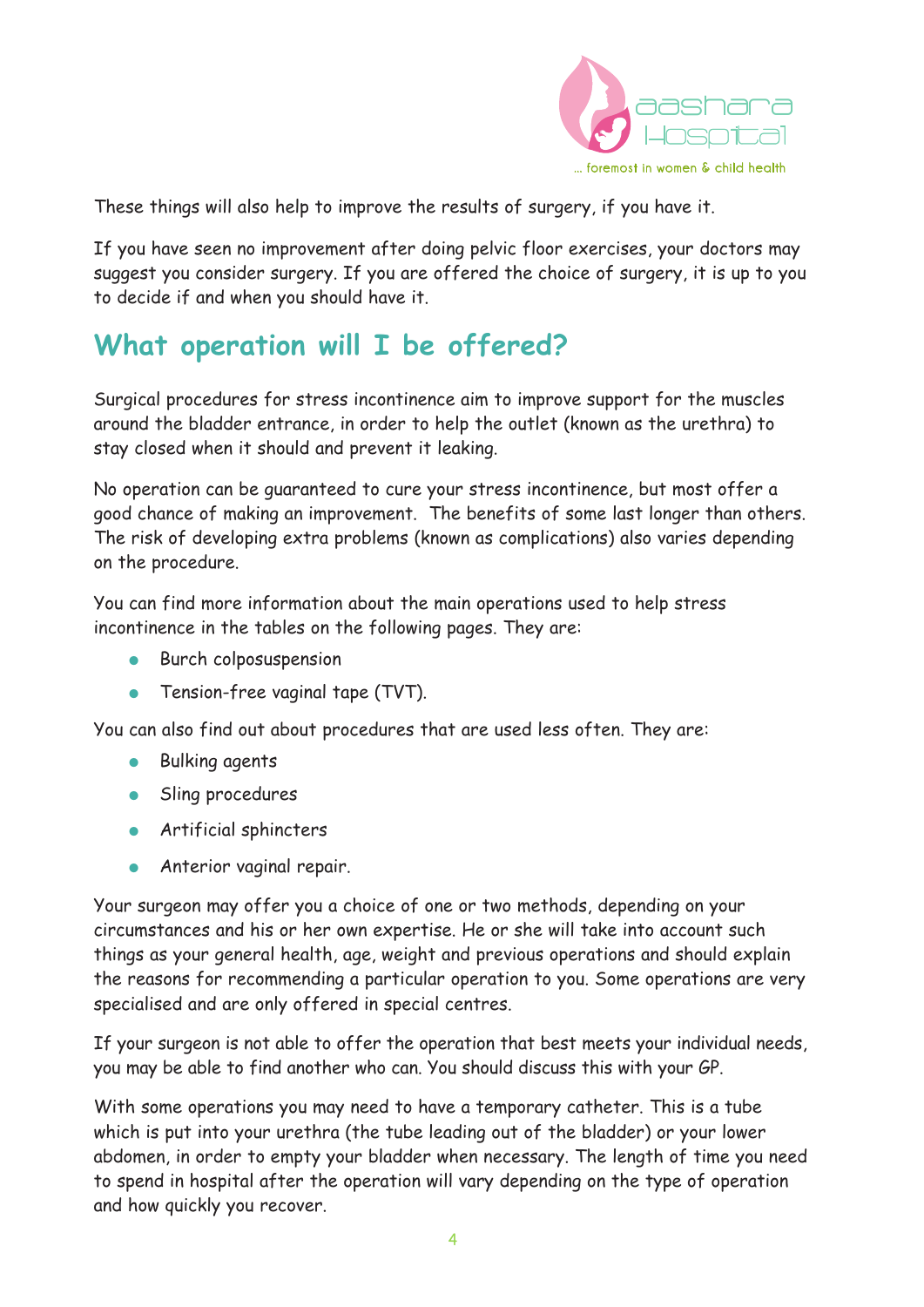

# **What might happen if I don't have an operation?**

Your problems may remain the same, or get worse, or improve over time. There is no sure way of predicting this.

## **What does the operation involve?**

| Name                                  | What it involves                                                                                                                                                                                                                                                                                                                                                                                            | <b>Benefits</b>                                                                                                                                                                                                                                                                    | <b>Disadvantages</b>                                                                                                                                                                                                                                                                                                                                                                                                                                                                                                                                               | Suitable       |
|---------------------------------------|-------------------------------------------------------------------------------------------------------------------------------------------------------------------------------------------------------------------------------------------------------------------------------------------------------------------------------------------------------------------------------------------------------------|------------------------------------------------------------------------------------------------------------------------------------------------------------------------------------------------------------------------------------------------------------------------------------|--------------------------------------------------------------------------------------------------------------------------------------------------------------------------------------------------------------------------------------------------------------------------------------------------------------------------------------------------------------------------------------------------------------------------------------------------------------------------------------------------------------------------------------------------------------------|----------------|
| Burch<br>colposuspension              | Creates a cradle of<br>threads, like a<br>hammock, from back<br>to front of the pelvic<br>area to provide<br>support for the<br>urethra, the entrance<br>of the bladder. Can<br>be done through a<br>'bikini line' cut just<br>below the line of the<br>pubic hair or through<br>'keyhole' surgery<br>(laparoscopic<br>colposuspension); this<br>takes a little longer,<br>but you recover more<br>quickly. | The most effective<br>treatment, although<br>it is a major<br>operation. Restores<br>continence in 85-90<br>women out of 100 for<br>the first year, and in<br>around 70 out of 100<br>for the first five<br>years. More<br>effective in the long<br>term than other<br>procedures. | Less effective if you<br>have had surgery<br>before. Some women<br>get extra problems:<br>about 10 in every 100<br>have trouble<br>emptying their<br>bladder properly;<br>about 17 out of 100<br>pass water very<br>often, or get little<br>warning of needing to<br>do so, or have trouble<br>getting to the toilet<br>in time. About 13 in<br>every 100 women<br>have a prolapse<br>(where part of the<br>rectum or small bowel<br>pushes through the<br>wall of the vagina)<br>within five years.<br>Extra problems more<br>likely with<br>laparoscopic method. | for most women |
| Tension-free<br>vaginal tape<br>(TVT) | A special kind of<br>synthetic sling (see<br>next section). The<br>surgeon makes small<br>cuts just above the<br>pubic area and passes<br>synthetic tape through in about 80 women<br>them. The tape<br>supports the bladder<br>entrance (urethra) and<br>remains permanently<br>in place. Body tissue<br>soon grows around it<br>(this is normal and<br>not harmful).                                      | Simpler than<br>colposuspension; you<br>may not need a<br>general anaesthetic<br>or overnight stay.<br>Restores continence<br>out of 100. 94 out of<br>100 see some<br>improvement in<br>bladder control. We<br>need to know more<br>about long-term<br>effectiveness.             | About 4 out of every<br>100 women initially<br>have problems with<br>fully emptying the<br>bladder, but does not<br>seem to be a long-<br>term problem. 3 to 15<br>in every 100 women<br>pass water very<br>often, or get little<br>warning of needing to<br>go to the toilet or<br>have trouble getting<br>to the toilet in time.                                                                                                                                                                                                                                 | for most women |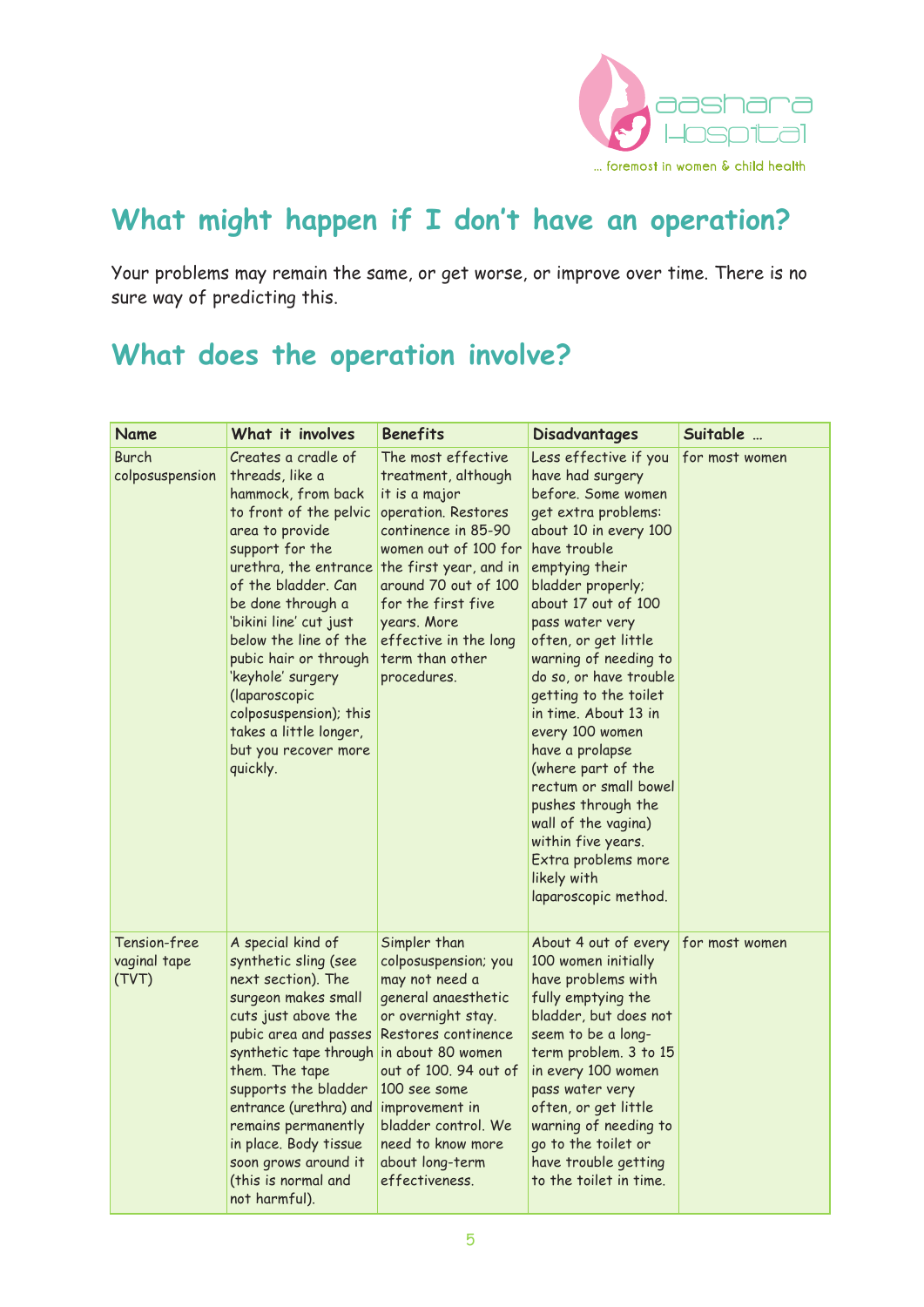

# **Other procedures**

| Name                     | What it involves                                                                                                                                                                                                                          | <b>Benefits</b>                                                                                                                                                                                                                          | <b>Disadvantages</b>                                                                                                                                                                                                                                                                                                                     | Suitable                                                                                                          |
|--------------------------|-------------------------------------------------------------------------------------------------------------------------------------------------------------------------------------------------------------------------------------------|------------------------------------------------------------------------------------------------------------------------------------------------------------------------------------------------------------------------------------------|------------------------------------------------------------------------------------------------------------------------------------------------------------------------------------------------------------------------------------------------------------------------------------------------------------------------------------------|-------------------------------------------------------------------------------------------------------------------|
| <b>Bulking</b><br>agents | Takes just a few<br>minutes. Natural or<br>synthetic materials<br>(such as collagen, fat,<br>silicone or Teflon) are<br>injected around the<br>bladder entrance to<br>help keep it closed<br>when necessary.                              | Few side effects. Up<br>to two years<br>afterwards 48 out of<br>100 women are<br>completely dry, and 76<br>out of 100 are dry or<br>have improved bladder<br>control. More research<br>needed.                                           | Less successful than<br>other operations.<br>Benefits do not usually<br>last. The material may<br>be gradually absorbed<br>or broken up inside the<br>body, and so becomes<br>less effective; you may<br>need to have the<br>operation done again.                                                                                       | when other methods<br>have failed, or you<br>want to avoid or are<br>not fit enough for<br>more invasive surgery. |
| Natural<br>tissue sling  | Uses a wide sling to<br>support the bladder,<br>make the urethra<br>narrower and so<br>prevent leaking. The<br>sling is usually made of<br>your own tissue (taken<br>from muscles in your<br>abdomen) or other<br>human or animal tissue. | Slings usually give good<br>bladder control in the<br>long term, but more<br>research is needed.<br>Slings made from a<br>woman's own body<br>tissue are generally<br>more effective and<br>cause fewer problems<br>than synthetic ones. | Slings using other<br>human or animal tissue<br>fail eventually for 20<br>out of every 100<br>women. Some risk of<br>sling material moving<br>into the vagina, of<br>problems in fully<br>emptying the bladder<br>or of needing a long-<br>term catheter, though<br>less than for synthetic<br>slings.                                   | when other surgery<br>has failed to help.                                                                         |
| Synthetic<br>sling       | As for natural tissue<br>slings, except that the<br>material used is<br>manmade.                                                                                                                                                          | Good long-term<br>bladder control. More<br>research is needed.                                                                                                                                                                           | More risk of extra<br>problems than natural<br>tissue slings. For up to<br>16 in every 100 women<br>the sling material<br>moves into the vagina.<br>Up to 11 in every 100<br>women may have<br>problems in fully<br>emptying the bladder.<br>About 2 in every 100<br>women need a long-<br>term catheter. May<br>reduce quality of life. | when other surgery<br>has failed to help.                                                                         |
| Artificial<br>sphincter  | A circular sac is placed<br>around the bladder<br>entrance (the<br>urethra). You open and<br>close it manually to<br>control the flow of<br>urine. Only done in<br>specialist centres.                                                    | Cures 80 women out of<br>100 and improves<br>bladder control for 92<br>out of 100.                                                                                                                                                       | Major operation with a<br>high risk of further<br>problems. You may<br>need more check-ups<br>afterwards or a<br>further operation (or<br>operations).                                                                                                                                                                                   | when other surgery<br>has failed to help.                                                                         |